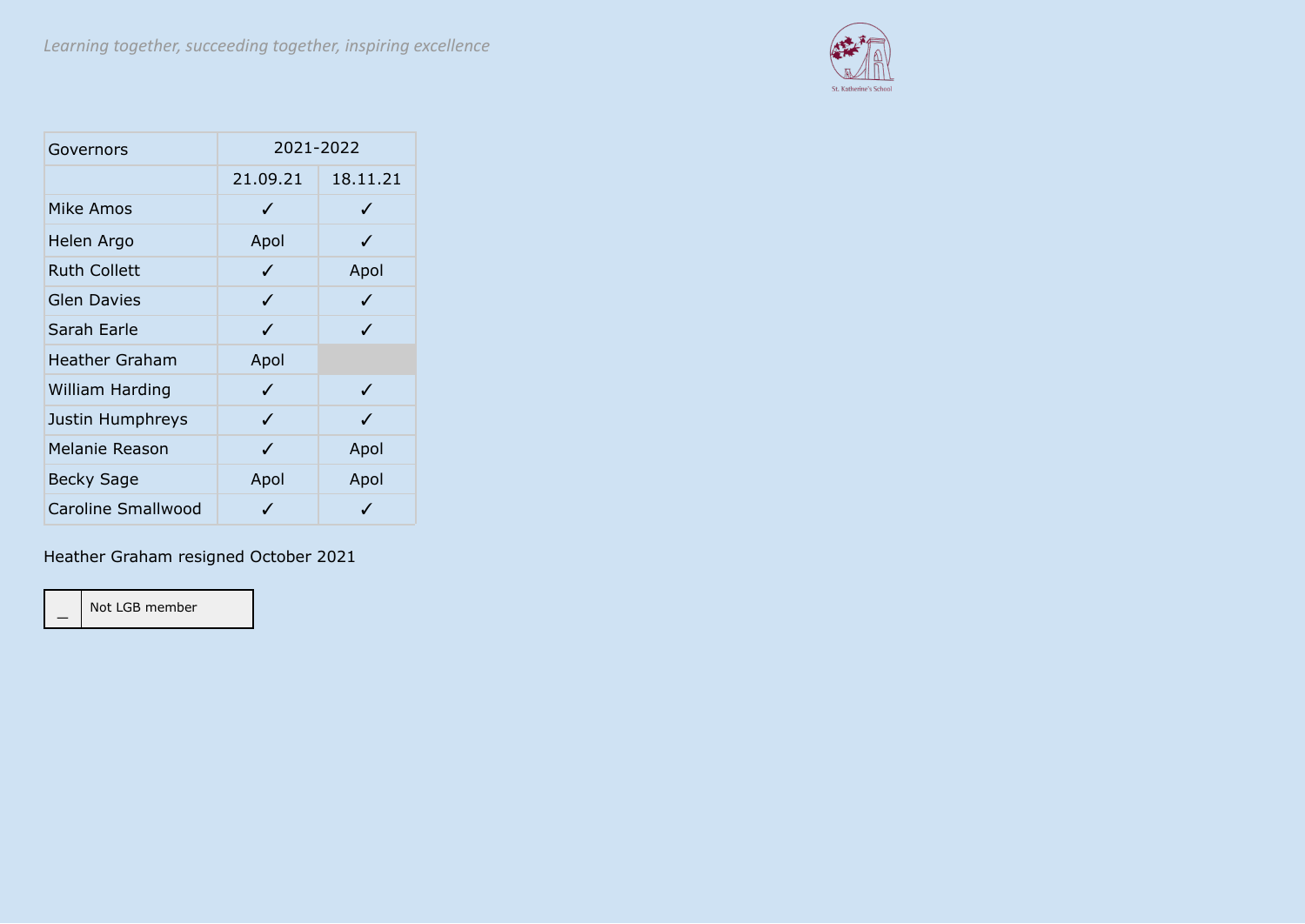

| Governors                  | 2020-2021    |              |              |              |              |              |              |              |          |
|----------------------------|--------------|--------------|--------------|--------------|--------------|--------------|--------------|--------------|----------|
|                            | 17.09.20     | 20.10.20     | 19.11.20     | 08.12.20     | 12.01.21     | 11.02.20     | 20.04.21     | 13.05.21     | 15.07.21 |
| <b>Mike Amos</b>           | $\checkmark$ | Not present  | $\checkmark$ | $\checkmark$ | $\checkmark$ | Apol         | $\checkmark$ | ✓            | ✓        |
| Helen Argo                 | ✓            | ✓            | Apol         | $\checkmark$ | $\sqrt{}$    | Apol         | $\checkmark$ | Apol         | ✓        |
| <b>Ruth Collett</b>        |              | $\sqrt{}$    | $\checkmark$ | $\checkmark$ | $\checkmark$ | $\checkmark$ | $\checkmark$ | ✓            | ✓        |
| <b>Glen Davies</b>         | ✓            | $\checkmark$ | $\checkmark$ | Apol         | $\checkmark$ | $\checkmark$ | $\checkmark$ | ✓            | ✓        |
| Sarah Earle                |              |              |              |              | $\checkmark$ | $\checkmark$ | $\checkmark$ | ✓            | ✓        |
| Chrysta Garnett            | $\checkmark$ | $\checkmark$ | $\checkmark$ | $\checkmark$ | $\checkmark$ | $\checkmark$ | $\checkmark$ | Apol         | Resigned |
| Heather Graham             | $\checkmark$ | $\checkmark$ | $\checkmark$ | $\checkmark$ | $\checkmark$ | $\checkmark$ | $\checkmark$ | $\checkmark$ | ✓        |
| William Harding            | $\checkmark$ | $\checkmark$ | $\checkmark$ | $\checkmark$ | $\checkmark$ | $\checkmark$ | $\checkmark$ | ✓            | ✓        |
| <b>Justin</b><br>Humphreys | ✓            | ✓            | $\checkmark$ | $\checkmark$ | $\checkmark$ | $\checkmark$ | $\checkmark$ | ✓            |          |
| Melanie Reason             | $\checkmark$ | Not present  | $\checkmark$ | $\checkmark$ | $\checkmark$ | $\checkmark$ | $\checkmark$ | ✓            | ✓        |
| <b>Becky Sage</b>          | $\checkmark$ | ✓            | $\checkmark$ | $\checkmark$ | $\checkmark$ | Apol         | $\checkmark$ | Apol         |          |
| Caroline<br>Smallwood      |              |              |              |              | ✓            |              |              |              | Apol     |

Jan Burnell, Parent Governor resigned August 2020 Chrysta Garnett resigned June 2021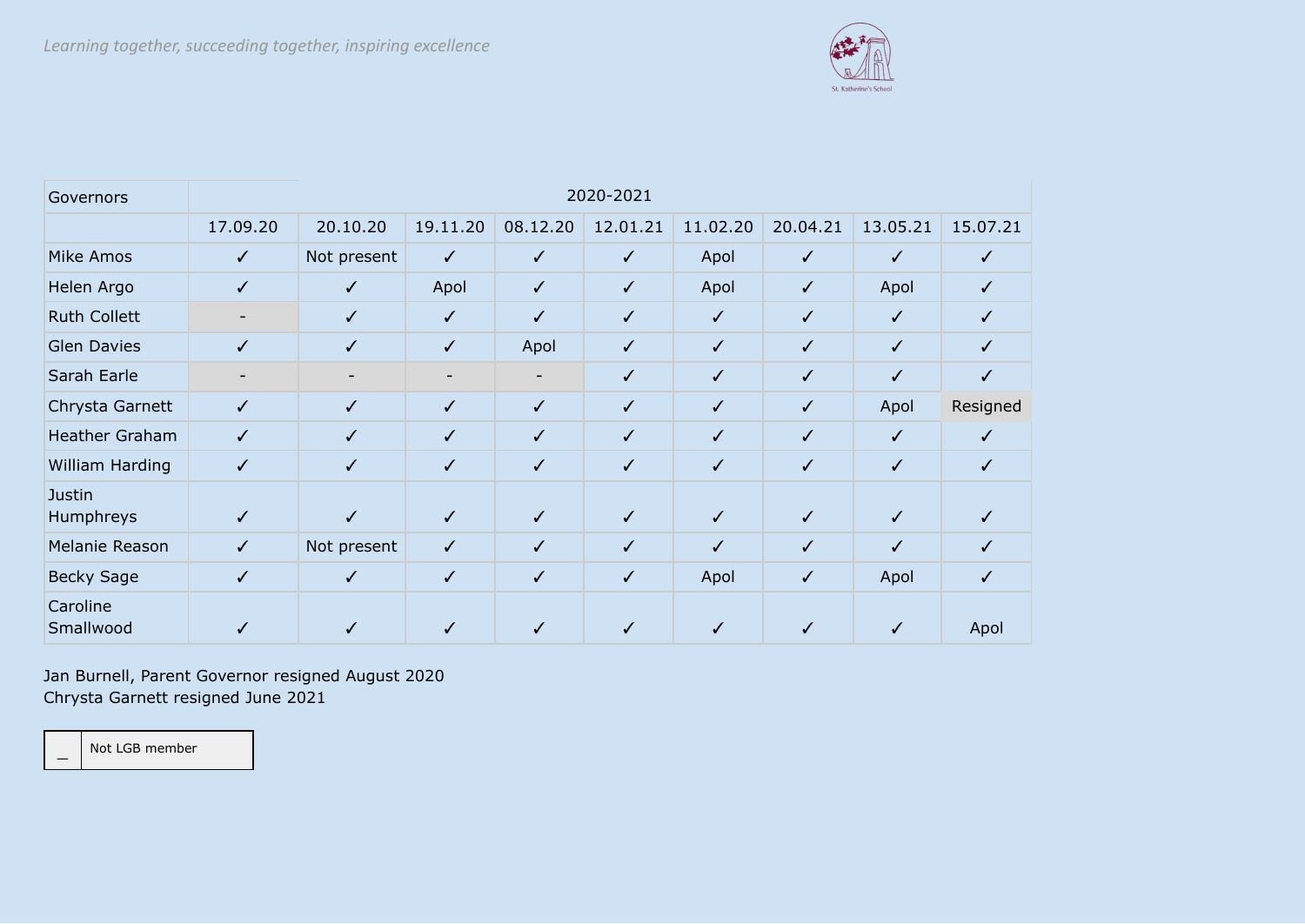

## St Katherine's School Local Governing Body Meeting Register 2019-2020

| Governors             | 2019-20 (Continued)                            |                       |                       |  |  |  |
|-----------------------|------------------------------------------------|-----------------------|-----------------------|--|--|--|
|                       | Additional<br>Meeting<br>(virtual)<br>08.06.20 | 19.06.20<br>(virtual) | 09.07.20<br>(virtual) |  |  |  |
| Mike Amos             |                                                | ✓                     |                       |  |  |  |
| Helen Argo            | J                                              |                       |                       |  |  |  |
| Jan Burnell           | J                                              |                       | $\boldsymbol{J}$      |  |  |  |
| <b>Glen Davies</b>    | J                                              | Apols                 | J                     |  |  |  |
| Chrysta Garnett       | J                                              | J                     | ℐ                     |  |  |  |
| <b>Heather Graham</b> | ✓                                              | ✓                     | ✓                     |  |  |  |
| William Harding       | J                                              | J                     | J                     |  |  |  |
| Justin Humphreys      | ✓                                              | J                     | J                     |  |  |  |
| <b>Becky Sage</b>     | J                                              | J                     | J                     |  |  |  |
| Caroline Smallwood    | ./                                             | J                     |                       |  |  |  |
| Mel Reason            |                                                |                       |                       |  |  |  |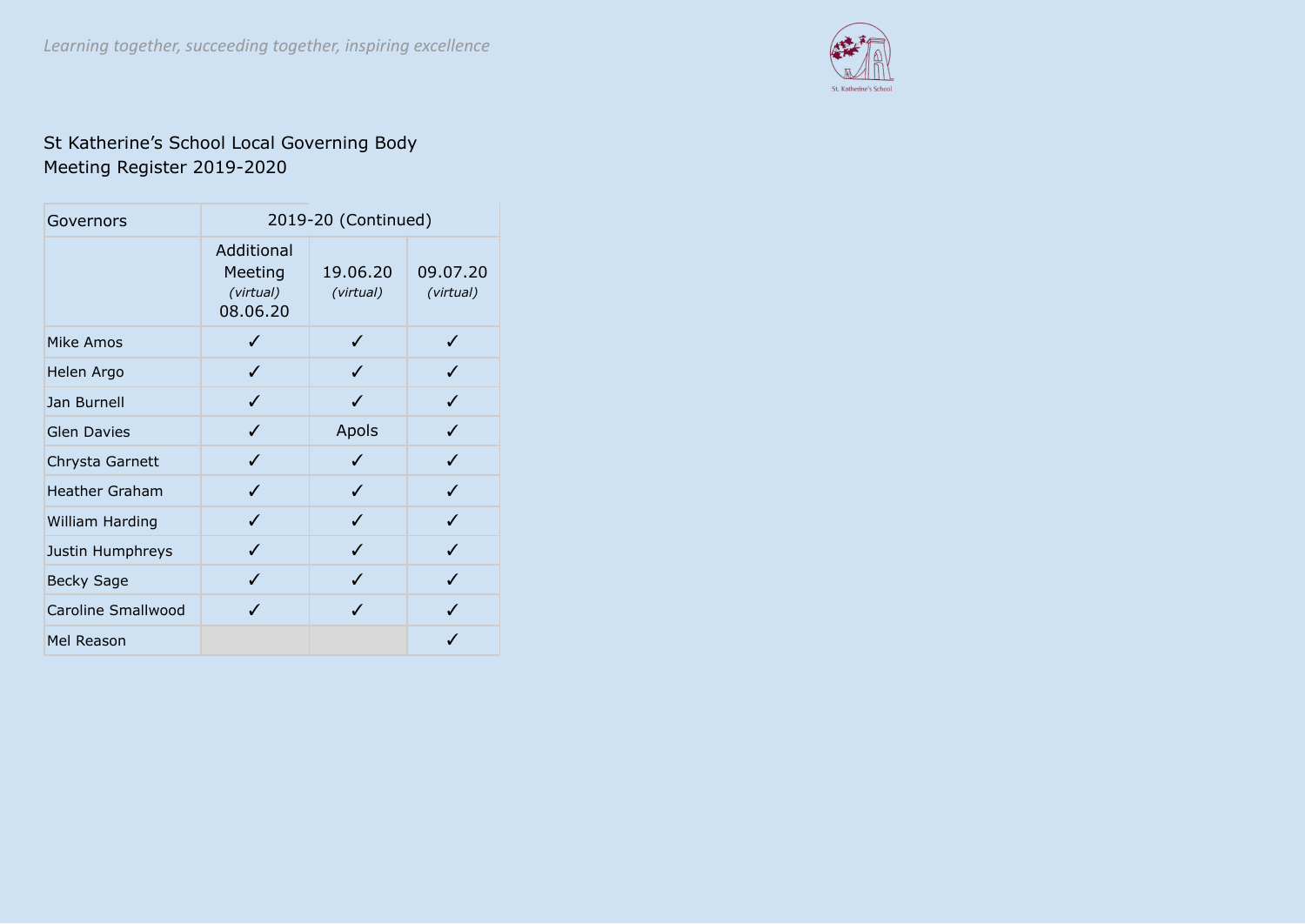

## St Katherine's School Local Governing Body (LGB) Meeting Register 2019-2020

| Governors          | 2019-2020                |                                       |              |                   |              |              |                    |                                            |                       |
|--------------------|--------------------------|---------------------------------------|--------------|-------------------|--------------|--------------|--------------------|--------------------------------------------|-----------------------|
|                    | 10.09.19                 | 10.10.19                              | 14.11.19     | 12.12.19          | 14.01.20     | 11.02.20     | 26.03.20           | Inform<br>catchup<br>(virtual)<br>23.04.20 | (virtual)<br>14.05.20 |
| Mike Amos          | $\checkmark$             | $\checkmark$                          | $\checkmark$ | $\checkmark$      | $\checkmark$ | $\checkmark$ |                    |                                            | Apologies             |
| Helen Argo         | $\checkmark$             | $\checkmark$                          | $\checkmark$ | $\checkmark$      | $\checkmark$ | ✓            |                    |                                            |                       |
| Jan Burnell        | $\checkmark$             | $\checkmark$                          | Apologies    | $\checkmark$      | $\checkmark$ | ✓            |                    |                                            | ✓                     |
| <b>Glen Davies</b> | ✓                        | $\checkmark$                          | $\checkmark$ | $\checkmark$      | $\checkmark$ | ✓            | Meeting            |                                            |                       |
| Chrysta Garnett    | —                        |                                       |              | $\qquad \qquad -$ |              | $\checkmark$ | cancelled          | Informal                                   | ✓                     |
| Heather Graham     | $\overline{\phantom{0}}$ |                                       |              |                   |              |              | due to<br>Covid-19 | meeting                                    | Apologies             |
| William Harding    | $\checkmark$             | $\checkmark$                          | $\checkmark$ | $\checkmark$      | $\checkmark$ | ✓            | lockdown           |                                            | ✓                     |
| Justin Humphreys   | ✓                        | ✓                                     | $\checkmark$ | $\checkmark$      | $\checkmark$ | ✓            |                    |                                            |                       |
| <b>Becky Sage</b>  | $\checkmark$             | $\checkmark$ (via<br>conference call) | $\checkmark$ | $\checkmark$      | Apologies    | ✓            |                    |                                            |                       |
| Caroline Smallwood |                          |                                       |              |                   | ✓            | ✓            |                    |                                            |                       |